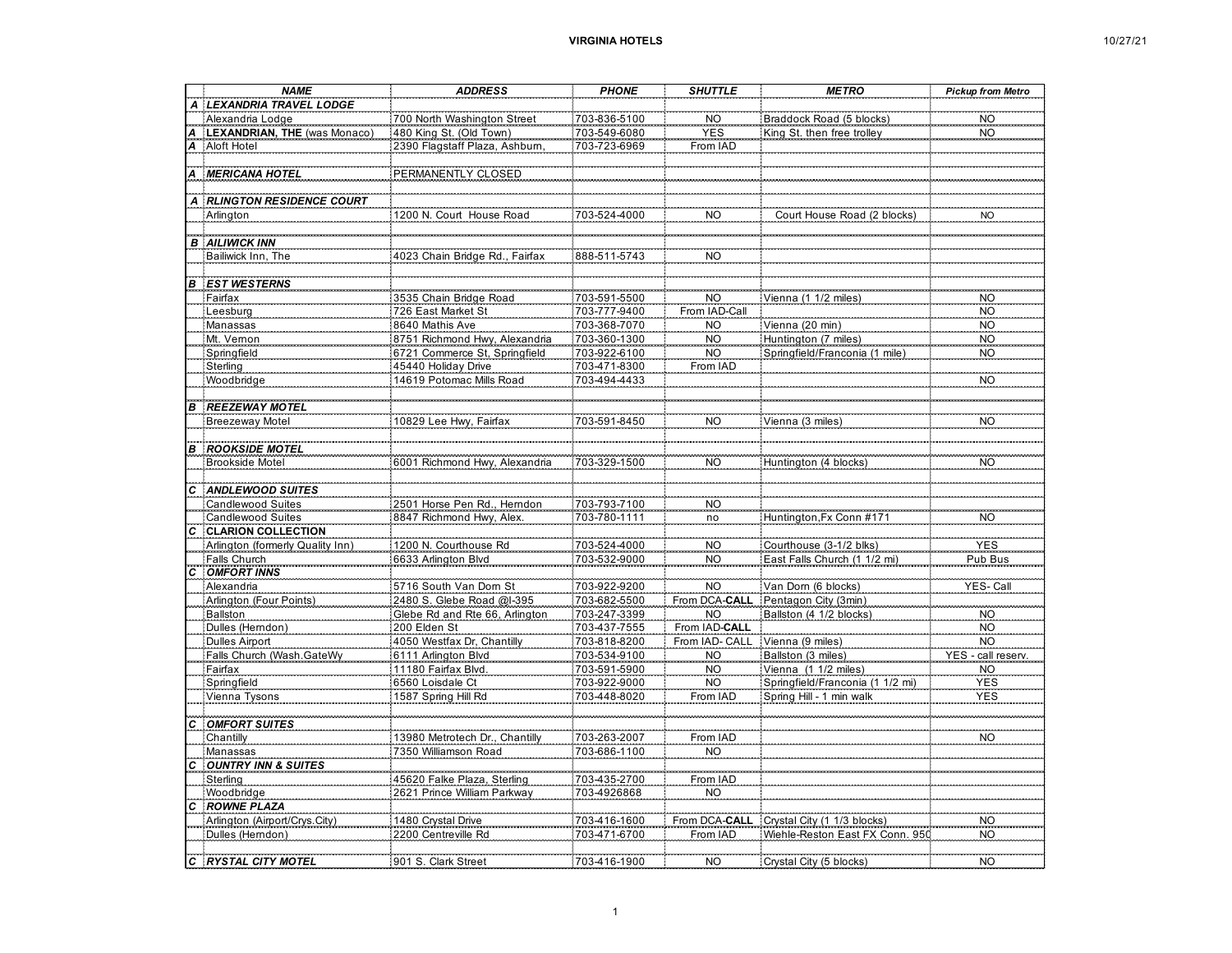| 10/27/2 |  |
|---------|--|
|---------|--|

| D AYS INNS<br>Alexandria (Mt Vernon)<br>6100 Richmond Hwy<br>703-329-0500<br>NO<br>Huntington (1/2 mile)<br>NO<br>Arlington<br>3030 Columbia Pike, Arlington<br>703-521-5570<br><b>NO</b><br>Pentagon (1 1/2 miles)<br><b>NO</b><br>2201 Arlington Blvd/Pershing Dr<br>Arlington<br><b>NO</b><br>Rosslyn (2 miles)<br>703-525-0300<br><b>YES</b><br>721 East Market St<br>703-777-6622<br><b>NO</b><br>Leesburg<br><b>NO</b><br>10653 Balls Ford Rd<br>Manassas<br>703-368-2800<br><b>NO</b><br>Vienna (14 miles)<br><b>NO</b><br>Springfield<br>6721 Commerce St<br>703-922-6100<br><b>NO</b><br><b>YES</b><br>Franconia-Springfield (1/2 mile)<br>Woodbridge<br>14619 Potomac Mills Rd<br>703-494-4433<br>NO <sub>.</sub><br><b>NO</b><br><b>OUBLETREE</b><br>$\boldsymbol{D}$<br>Doubletree (Crystal City)<br>From DCA<br><b>YES</b><br>300 Army-Navy Dr<br>703-416-4100<br>Pentagon City (1 block)<br>1960 Chain Bridge Road<br>Tysons Corner (0.4 miles)<br><b>YES</b><br>Doubletree (McLean)<br>703-893-2100<br>NO <sub>1</sub><br>703-230-0077<br>Doubletree (Sterling)<br>21611 Atlantic Blvd<br>From IAD<br>30 miles from DCA<br><b>NO</b><br><b>CONO LODGES</b><br>E<br>8849 Richmond Highway<br>703-780-0300<br>Alexandria (Mount Vernon)<br><b>NO</b><br>Huntington (6 1/2 miles)<br>703-538-5300<br><b>NO</b><br>East Falls Church (3 blocks)<br><b>NO</b><br>Arlington<br>6800 Lee Highway<br>Dumfries<br>17005 Dumfries Rd<br>703-221-4176<br><b>NO</b><br>Springfield (15 min)<br><b>NO</b><br>Fairfax<br>9700 Lee Highway<br><b>NO</b><br>703-273-1160<br><b>NO</b><br>Manassas<br>7249 New Market Court<br>703-369-1700<br><b>NO</b><br><b>NO</b><br>Vienna (15 min)<br>Springfield<br>6868 Springfield Blvd<br>703-644-5311<br><b>NO</b><br>Van Dom (2 1/2 miles)<br><b>NO</b><br>Woodbridge<br>13317 Gordon Blvd<br><b>NO</b><br>703-491-5196<br><b>NO</b><br><b>MBASSY SUITES</b><br>E<br>703-684-5900<br>King Street<br>Alexandria<br><b>NO</b><br>NO.<br><b>Waxpool Road</b><br>703-723-5300<br>Ashbum<br>From IAD- Call<br><b>NO</b><br><b>Crystal City</b><br>1393 S. Eads Street<br>703-979-9799<br><b>Crystal City</b><br><b>NO</b><br><b>YES</b><br>1300 Richmond Hwy (Jeff Davis)<br>Crystal City (2 blocks)<br>Crystal City<br>703-979-9799<br>From DCA<br><b>YES</b><br>13341 Woodland Park Drive<br><b>Dulles Airport</b><br>703-464-0200<br>From IAD<br>8100 Loisdale Rd<br>571-339-2000<br><b>NO</b><br>Franconia/Springfield<br>Springfield<br><b>YES</b><br>Vienna (Tysons Comer)<br>8517 Leesburg Pike<br>703-883-0707<br><b>NO</b><br>Spring Hill (1 block)<br><b>NO</b><br>$\mathbf{E}$<br>xtended Stay America<br>703-941-9440<br>Alexandria-Landmark<br>205 N. Breckenridge Place<br><b>NO</b><br>Van Dom (1 mile)<br>Alexandria-Eisenhower<br>200 Bluestone Road<br>703-329-3399<br><b>NO</b><br><b>NO</b><br>Chantilly- Dulles North<br>4506 Brookfield Corporate Dr.<br>703-263-7200<br>Chantilly- Dulles South<br>14420 Chantilly Crossling Lane<br>703-263-7173<br><b>NO</b><br>Fairfax<br>3997 Fair Ridge Dr.<br>703-359-5000<br><b>NO</b><br>Fairfax-Fair Oaks<br>12055 Lee Jackson Highway<br>703-267-6770<br><b>NO</b><br>6800 Metrpolitan Cntr Dr.<br>703-822-0992<br><b>NO</b><br>Springfield<br>Franconia-Springfield<br><b>NO</b><br>46001 Waterview Plaza<br>703-444-7240<br><b>NO</b><br>Sterling<br><b>Tysons Comer</b><br>8201 Old Courthouse Road<br>703-356-6300<br><b>NO</b><br>Tysons Comer - short walk<br><b>NO</b><br><b>AIRFIELD INNS</b><br>Alexandria West/Mark Center<br>6254 Duke St @ I-395<br>Van Dom (2 miles)<br>703-642-3422<br>NO<br>NO.<br>From IAD, CALL<br>Fairfield Inn, Dulles Airport<br>23000 Indian Creek Drive<br>703-435-5300<br>Fairfield Inn, Woodbridge<br>2610 Prince William Parkway<br>703-497-4000<br><b>NO</b><br><b>Fairfield Resorts</b><br>1757 King Street, Alexandria<br><b>NO</b><br>King Street (10 minute walk)<br><b>NO</b><br>703-837-3400<br>ALLS CHURCH MOTEL<br><b>NO</b><br>Falls Church Motel<br>7155 Lee Highway<br>703-583-8600<br>East Falls Church<br>NO | <b>NAME</b> | <b>ADDRESS</b> | <b>PHONE</b> | <b>SHUTTLE</b> | <b>METRO</b> | <b>Pickup from Metro</b> |
|---------------------------------------------------------------------------------------------------------------------------------------------------------------------------------------------------------------------------------------------------------------------------------------------------------------------------------------------------------------------------------------------------------------------------------------------------------------------------------------------------------------------------------------------------------------------------------------------------------------------------------------------------------------------------------------------------------------------------------------------------------------------------------------------------------------------------------------------------------------------------------------------------------------------------------------------------------------------------------------------------------------------------------------------------------------------------------------------------------------------------------------------------------------------------------------------------------------------------------------------------------------------------------------------------------------------------------------------------------------------------------------------------------------------------------------------------------------------------------------------------------------------------------------------------------------------------------------------------------------------------------------------------------------------------------------------------------------------------------------------------------------------------------------------------------------------------------------------------------------------------------------------------------------------------------------------------------------------------------------------------------------------------------------------------------------------------------------------------------------------------------------------------------------------------------------------------------------------------------------------------------------------------------------------------------------------------------------------------------------------------------------------------------------------------------------------------------------------------------------------------------------------------------------------------------------------------------------------------------------------------------------------------------------------------------------------------------------------------------------------------------------------------------------------------------------------------------------------------------------------------------------------------------------------------------------------------------------------------------------------------------------------------------------------------------------------------------------------------------------------------------------------------------------------------------------------------------------------------------------------------------------------------------------------------------------------------------------------------------------------------------------------------------------------------------------------------------------------------------------------------------------------------------------------------------------------------------------------------------------------------------------------------------------------------------------------------------------------------------------------------------------------------------------------------------------------------------------------------------------------------------------------------------------------------------------------------------------------------------------------------------------------------------------------------------------------------|-------------|----------------|--------------|----------------|--------------|--------------------------|
|                                                                                                                                                                                                                                                                                                                                                                                                                                                                                                                                                                                                                                                                                                                                                                                                                                                                                                                                                                                                                                                                                                                                                                                                                                                                                                                                                                                                                                                                                                                                                                                                                                                                                                                                                                                                                                                                                                                                                                                                                                                                                                                                                                                                                                                                                                                                                                                                                                                                                                                                                                                                                                                                                                                                                                                                                                                                                                                                                                                                                                                                                                                                                                                                                                                                                                                                                                                                                                                                                                                                                                                                                                                                                                                                                                                                                                                                                                                                                                                                                                                                           |             |                |              |                |              |                          |
|                                                                                                                                                                                                                                                                                                                                                                                                                                                                                                                                                                                                                                                                                                                                                                                                                                                                                                                                                                                                                                                                                                                                                                                                                                                                                                                                                                                                                                                                                                                                                                                                                                                                                                                                                                                                                                                                                                                                                                                                                                                                                                                                                                                                                                                                                                                                                                                                                                                                                                                                                                                                                                                                                                                                                                                                                                                                                                                                                                                                                                                                                                                                                                                                                                                                                                                                                                                                                                                                                                                                                                                                                                                                                                                                                                                                                                                                                                                                                                                                                                                                           |             |                |              |                |              |                          |
|                                                                                                                                                                                                                                                                                                                                                                                                                                                                                                                                                                                                                                                                                                                                                                                                                                                                                                                                                                                                                                                                                                                                                                                                                                                                                                                                                                                                                                                                                                                                                                                                                                                                                                                                                                                                                                                                                                                                                                                                                                                                                                                                                                                                                                                                                                                                                                                                                                                                                                                                                                                                                                                                                                                                                                                                                                                                                                                                                                                                                                                                                                                                                                                                                                                                                                                                                                                                                                                                                                                                                                                                                                                                                                                                                                                                                                                                                                                                                                                                                                                                           |             |                |              |                |              |                          |
|                                                                                                                                                                                                                                                                                                                                                                                                                                                                                                                                                                                                                                                                                                                                                                                                                                                                                                                                                                                                                                                                                                                                                                                                                                                                                                                                                                                                                                                                                                                                                                                                                                                                                                                                                                                                                                                                                                                                                                                                                                                                                                                                                                                                                                                                                                                                                                                                                                                                                                                                                                                                                                                                                                                                                                                                                                                                                                                                                                                                                                                                                                                                                                                                                                                                                                                                                                                                                                                                                                                                                                                                                                                                                                                                                                                                                                                                                                                                                                                                                                                                           |             |                |              |                |              |                          |
|                                                                                                                                                                                                                                                                                                                                                                                                                                                                                                                                                                                                                                                                                                                                                                                                                                                                                                                                                                                                                                                                                                                                                                                                                                                                                                                                                                                                                                                                                                                                                                                                                                                                                                                                                                                                                                                                                                                                                                                                                                                                                                                                                                                                                                                                                                                                                                                                                                                                                                                                                                                                                                                                                                                                                                                                                                                                                                                                                                                                                                                                                                                                                                                                                                                                                                                                                                                                                                                                                                                                                                                                                                                                                                                                                                                                                                                                                                                                                                                                                                                                           |             |                |              |                |              |                          |
|                                                                                                                                                                                                                                                                                                                                                                                                                                                                                                                                                                                                                                                                                                                                                                                                                                                                                                                                                                                                                                                                                                                                                                                                                                                                                                                                                                                                                                                                                                                                                                                                                                                                                                                                                                                                                                                                                                                                                                                                                                                                                                                                                                                                                                                                                                                                                                                                                                                                                                                                                                                                                                                                                                                                                                                                                                                                                                                                                                                                                                                                                                                                                                                                                                                                                                                                                                                                                                                                                                                                                                                                                                                                                                                                                                                                                                                                                                                                                                                                                                                                           |             |                |              |                |              |                          |
|                                                                                                                                                                                                                                                                                                                                                                                                                                                                                                                                                                                                                                                                                                                                                                                                                                                                                                                                                                                                                                                                                                                                                                                                                                                                                                                                                                                                                                                                                                                                                                                                                                                                                                                                                                                                                                                                                                                                                                                                                                                                                                                                                                                                                                                                                                                                                                                                                                                                                                                                                                                                                                                                                                                                                                                                                                                                                                                                                                                                                                                                                                                                                                                                                                                                                                                                                                                                                                                                                                                                                                                                                                                                                                                                                                                                                                                                                                                                                                                                                                                                           |             |                |              |                |              |                          |
|                                                                                                                                                                                                                                                                                                                                                                                                                                                                                                                                                                                                                                                                                                                                                                                                                                                                                                                                                                                                                                                                                                                                                                                                                                                                                                                                                                                                                                                                                                                                                                                                                                                                                                                                                                                                                                                                                                                                                                                                                                                                                                                                                                                                                                                                                                                                                                                                                                                                                                                                                                                                                                                                                                                                                                                                                                                                                                                                                                                                                                                                                                                                                                                                                                                                                                                                                                                                                                                                                                                                                                                                                                                                                                                                                                                                                                                                                                                                                                                                                                                                           |             |                |              |                |              |                          |
|                                                                                                                                                                                                                                                                                                                                                                                                                                                                                                                                                                                                                                                                                                                                                                                                                                                                                                                                                                                                                                                                                                                                                                                                                                                                                                                                                                                                                                                                                                                                                                                                                                                                                                                                                                                                                                                                                                                                                                                                                                                                                                                                                                                                                                                                                                                                                                                                                                                                                                                                                                                                                                                                                                                                                                                                                                                                                                                                                                                                                                                                                                                                                                                                                                                                                                                                                                                                                                                                                                                                                                                                                                                                                                                                                                                                                                                                                                                                                                                                                                                                           |             |                |              |                |              |                          |
|                                                                                                                                                                                                                                                                                                                                                                                                                                                                                                                                                                                                                                                                                                                                                                                                                                                                                                                                                                                                                                                                                                                                                                                                                                                                                                                                                                                                                                                                                                                                                                                                                                                                                                                                                                                                                                                                                                                                                                                                                                                                                                                                                                                                                                                                                                                                                                                                                                                                                                                                                                                                                                                                                                                                                                                                                                                                                                                                                                                                                                                                                                                                                                                                                                                                                                                                                                                                                                                                                                                                                                                                                                                                                                                                                                                                                                                                                                                                                                                                                                                                           |             |                |              |                |              |                          |
|                                                                                                                                                                                                                                                                                                                                                                                                                                                                                                                                                                                                                                                                                                                                                                                                                                                                                                                                                                                                                                                                                                                                                                                                                                                                                                                                                                                                                                                                                                                                                                                                                                                                                                                                                                                                                                                                                                                                                                                                                                                                                                                                                                                                                                                                                                                                                                                                                                                                                                                                                                                                                                                                                                                                                                                                                                                                                                                                                                                                                                                                                                                                                                                                                                                                                                                                                                                                                                                                                                                                                                                                                                                                                                                                                                                                                                                                                                                                                                                                                                                                           |             |                |              |                |              |                          |
|                                                                                                                                                                                                                                                                                                                                                                                                                                                                                                                                                                                                                                                                                                                                                                                                                                                                                                                                                                                                                                                                                                                                                                                                                                                                                                                                                                                                                                                                                                                                                                                                                                                                                                                                                                                                                                                                                                                                                                                                                                                                                                                                                                                                                                                                                                                                                                                                                                                                                                                                                                                                                                                                                                                                                                                                                                                                                                                                                                                                                                                                                                                                                                                                                                                                                                                                                                                                                                                                                                                                                                                                                                                                                                                                                                                                                                                                                                                                                                                                                                                                           |             |                |              |                |              |                          |
|                                                                                                                                                                                                                                                                                                                                                                                                                                                                                                                                                                                                                                                                                                                                                                                                                                                                                                                                                                                                                                                                                                                                                                                                                                                                                                                                                                                                                                                                                                                                                                                                                                                                                                                                                                                                                                                                                                                                                                                                                                                                                                                                                                                                                                                                                                                                                                                                                                                                                                                                                                                                                                                                                                                                                                                                                                                                                                                                                                                                                                                                                                                                                                                                                                                                                                                                                                                                                                                                                                                                                                                                                                                                                                                                                                                                                                                                                                                                                                                                                                                                           |             |                |              |                |              |                          |
|                                                                                                                                                                                                                                                                                                                                                                                                                                                                                                                                                                                                                                                                                                                                                                                                                                                                                                                                                                                                                                                                                                                                                                                                                                                                                                                                                                                                                                                                                                                                                                                                                                                                                                                                                                                                                                                                                                                                                                                                                                                                                                                                                                                                                                                                                                                                                                                                                                                                                                                                                                                                                                                                                                                                                                                                                                                                                                                                                                                                                                                                                                                                                                                                                                                                                                                                                                                                                                                                                                                                                                                                                                                                                                                                                                                                                                                                                                                                                                                                                                                                           |             |                |              |                |              |                          |
|                                                                                                                                                                                                                                                                                                                                                                                                                                                                                                                                                                                                                                                                                                                                                                                                                                                                                                                                                                                                                                                                                                                                                                                                                                                                                                                                                                                                                                                                                                                                                                                                                                                                                                                                                                                                                                                                                                                                                                                                                                                                                                                                                                                                                                                                                                                                                                                                                                                                                                                                                                                                                                                                                                                                                                                                                                                                                                                                                                                                                                                                                                                                                                                                                                                                                                                                                                                                                                                                                                                                                                                                                                                                                                                                                                                                                                                                                                                                                                                                                                                                           |             |                |              |                |              |                          |
|                                                                                                                                                                                                                                                                                                                                                                                                                                                                                                                                                                                                                                                                                                                                                                                                                                                                                                                                                                                                                                                                                                                                                                                                                                                                                                                                                                                                                                                                                                                                                                                                                                                                                                                                                                                                                                                                                                                                                                                                                                                                                                                                                                                                                                                                                                                                                                                                                                                                                                                                                                                                                                                                                                                                                                                                                                                                                                                                                                                                                                                                                                                                                                                                                                                                                                                                                                                                                                                                                                                                                                                                                                                                                                                                                                                                                                                                                                                                                                                                                                                                           |             |                |              |                |              |                          |
|                                                                                                                                                                                                                                                                                                                                                                                                                                                                                                                                                                                                                                                                                                                                                                                                                                                                                                                                                                                                                                                                                                                                                                                                                                                                                                                                                                                                                                                                                                                                                                                                                                                                                                                                                                                                                                                                                                                                                                                                                                                                                                                                                                                                                                                                                                                                                                                                                                                                                                                                                                                                                                                                                                                                                                                                                                                                                                                                                                                                                                                                                                                                                                                                                                                                                                                                                                                                                                                                                                                                                                                                                                                                                                                                                                                                                                                                                                                                                                                                                                                                           |             |                |              |                |              |                          |
|                                                                                                                                                                                                                                                                                                                                                                                                                                                                                                                                                                                                                                                                                                                                                                                                                                                                                                                                                                                                                                                                                                                                                                                                                                                                                                                                                                                                                                                                                                                                                                                                                                                                                                                                                                                                                                                                                                                                                                                                                                                                                                                                                                                                                                                                                                                                                                                                                                                                                                                                                                                                                                                                                                                                                                                                                                                                                                                                                                                                                                                                                                                                                                                                                                                                                                                                                                                                                                                                                                                                                                                                                                                                                                                                                                                                                                                                                                                                                                                                                                                                           |             |                |              |                |              |                          |
|                                                                                                                                                                                                                                                                                                                                                                                                                                                                                                                                                                                                                                                                                                                                                                                                                                                                                                                                                                                                                                                                                                                                                                                                                                                                                                                                                                                                                                                                                                                                                                                                                                                                                                                                                                                                                                                                                                                                                                                                                                                                                                                                                                                                                                                                                                                                                                                                                                                                                                                                                                                                                                                                                                                                                                                                                                                                                                                                                                                                                                                                                                                                                                                                                                                                                                                                                                                                                                                                                                                                                                                                                                                                                                                                                                                                                                                                                                                                                                                                                                                                           |             |                |              |                |              | Ft. Belvoir Co.          |
|                                                                                                                                                                                                                                                                                                                                                                                                                                                                                                                                                                                                                                                                                                                                                                                                                                                                                                                                                                                                                                                                                                                                                                                                                                                                                                                                                                                                                                                                                                                                                                                                                                                                                                                                                                                                                                                                                                                                                                                                                                                                                                                                                                                                                                                                                                                                                                                                                                                                                                                                                                                                                                                                                                                                                                                                                                                                                                                                                                                                                                                                                                                                                                                                                                                                                                                                                                                                                                                                                                                                                                                                                                                                                                                                                                                                                                                                                                                                                                                                                                                                           |             |                |              |                |              |                          |
|                                                                                                                                                                                                                                                                                                                                                                                                                                                                                                                                                                                                                                                                                                                                                                                                                                                                                                                                                                                                                                                                                                                                                                                                                                                                                                                                                                                                                                                                                                                                                                                                                                                                                                                                                                                                                                                                                                                                                                                                                                                                                                                                                                                                                                                                                                                                                                                                                                                                                                                                                                                                                                                                                                                                                                                                                                                                                                                                                                                                                                                                                                                                                                                                                                                                                                                                                                                                                                                                                                                                                                                                                                                                                                                                                                                                                                                                                                                                                                                                                                                                           |             |                |              |                |              |                          |
|                                                                                                                                                                                                                                                                                                                                                                                                                                                                                                                                                                                                                                                                                                                                                                                                                                                                                                                                                                                                                                                                                                                                                                                                                                                                                                                                                                                                                                                                                                                                                                                                                                                                                                                                                                                                                                                                                                                                                                                                                                                                                                                                                                                                                                                                                                                                                                                                                                                                                                                                                                                                                                                                                                                                                                                                                                                                                                                                                                                                                                                                                                                                                                                                                                                                                                                                                                                                                                                                                                                                                                                                                                                                                                                                                                                                                                                                                                                                                                                                                                                                           |             |                |              |                |              |                          |
|                                                                                                                                                                                                                                                                                                                                                                                                                                                                                                                                                                                                                                                                                                                                                                                                                                                                                                                                                                                                                                                                                                                                                                                                                                                                                                                                                                                                                                                                                                                                                                                                                                                                                                                                                                                                                                                                                                                                                                                                                                                                                                                                                                                                                                                                                                                                                                                                                                                                                                                                                                                                                                                                                                                                                                                                                                                                                                                                                                                                                                                                                                                                                                                                                                                                                                                                                                                                                                                                                                                                                                                                                                                                                                                                                                                                                                                                                                                                                                                                                                                                           |             |                |              |                |              |                          |
|                                                                                                                                                                                                                                                                                                                                                                                                                                                                                                                                                                                                                                                                                                                                                                                                                                                                                                                                                                                                                                                                                                                                                                                                                                                                                                                                                                                                                                                                                                                                                                                                                                                                                                                                                                                                                                                                                                                                                                                                                                                                                                                                                                                                                                                                                                                                                                                                                                                                                                                                                                                                                                                                                                                                                                                                                                                                                                                                                                                                                                                                                                                                                                                                                                                                                                                                                                                                                                                                                                                                                                                                                                                                                                                                                                                                                                                                                                                                                                                                                                                                           |             |                |              |                |              |                          |
|                                                                                                                                                                                                                                                                                                                                                                                                                                                                                                                                                                                                                                                                                                                                                                                                                                                                                                                                                                                                                                                                                                                                                                                                                                                                                                                                                                                                                                                                                                                                                                                                                                                                                                                                                                                                                                                                                                                                                                                                                                                                                                                                                                                                                                                                                                                                                                                                                                                                                                                                                                                                                                                                                                                                                                                                                                                                                                                                                                                                                                                                                                                                                                                                                                                                                                                                                                                                                                                                                                                                                                                                                                                                                                                                                                                                                                                                                                                                                                                                                                                                           |             |                |              |                |              |                          |
|                                                                                                                                                                                                                                                                                                                                                                                                                                                                                                                                                                                                                                                                                                                                                                                                                                                                                                                                                                                                                                                                                                                                                                                                                                                                                                                                                                                                                                                                                                                                                                                                                                                                                                                                                                                                                                                                                                                                                                                                                                                                                                                                                                                                                                                                                                                                                                                                                                                                                                                                                                                                                                                                                                                                                                                                                                                                                                                                                                                                                                                                                                                                                                                                                                                                                                                                                                                                                                                                                                                                                                                                                                                                                                                                                                                                                                                                                                                                                                                                                                                                           |             |                |              |                |              |                          |
|                                                                                                                                                                                                                                                                                                                                                                                                                                                                                                                                                                                                                                                                                                                                                                                                                                                                                                                                                                                                                                                                                                                                                                                                                                                                                                                                                                                                                                                                                                                                                                                                                                                                                                                                                                                                                                                                                                                                                                                                                                                                                                                                                                                                                                                                                                                                                                                                                                                                                                                                                                                                                                                                                                                                                                                                                                                                                                                                                                                                                                                                                                                                                                                                                                                                                                                                                                                                                                                                                                                                                                                                                                                                                                                                                                                                                                                                                                                                                                                                                                                                           |             |                |              |                |              |                          |
|                                                                                                                                                                                                                                                                                                                                                                                                                                                                                                                                                                                                                                                                                                                                                                                                                                                                                                                                                                                                                                                                                                                                                                                                                                                                                                                                                                                                                                                                                                                                                                                                                                                                                                                                                                                                                                                                                                                                                                                                                                                                                                                                                                                                                                                                                                                                                                                                                                                                                                                                                                                                                                                                                                                                                                                                                                                                                                                                                                                                                                                                                                                                                                                                                                                                                                                                                                                                                                                                                                                                                                                                                                                                                                                                                                                                                                                                                                                                                                                                                                                                           |             |                |              |                |              |                          |
|                                                                                                                                                                                                                                                                                                                                                                                                                                                                                                                                                                                                                                                                                                                                                                                                                                                                                                                                                                                                                                                                                                                                                                                                                                                                                                                                                                                                                                                                                                                                                                                                                                                                                                                                                                                                                                                                                                                                                                                                                                                                                                                                                                                                                                                                                                                                                                                                                                                                                                                                                                                                                                                                                                                                                                                                                                                                                                                                                                                                                                                                                                                                                                                                                                                                                                                                                                                                                                                                                                                                                                                                                                                                                                                                                                                                                                                                                                                                                                                                                                                                           |             |                |              |                |              |                          |
|                                                                                                                                                                                                                                                                                                                                                                                                                                                                                                                                                                                                                                                                                                                                                                                                                                                                                                                                                                                                                                                                                                                                                                                                                                                                                                                                                                                                                                                                                                                                                                                                                                                                                                                                                                                                                                                                                                                                                                                                                                                                                                                                                                                                                                                                                                                                                                                                                                                                                                                                                                                                                                                                                                                                                                                                                                                                                                                                                                                                                                                                                                                                                                                                                                                                                                                                                                                                                                                                                                                                                                                                                                                                                                                                                                                                                                                                                                                                                                                                                                                                           |             |                |              |                |              |                          |
|                                                                                                                                                                                                                                                                                                                                                                                                                                                                                                                                                                                                                                                                                                                                                                                                                                                                                                                                                                                                                                                                                                                                                                                                                                                                                                                                                                                                                                                                                                                                                                                                                                                                                                                                                                                                                                                                                                                                                                                                                                                                                                                                                                                                                                                                                                                                                                                                                                                                                                                                                                                                                                                                                                                                                                                                                                                                                                                                                                                                                                                                                                                                                                                                                                                                                                                                                                                                                                                                                                                                                                                                                                                                                                                                                                                                                                                                                                                                                                                                                                                                           |             |                |              |                |              |                          |
|                                                                                                                                                                                                                                                                                                                                                                                                                                                                                                                                                                                                                                                                                                                                                                                                                                                                                                                                                                                                                                                                                                                                                                                                                                                                                                                                                                                                                                                                                                                                                                                                                                                                                                                                                                                                                                                                                                                                                                                                                                                                                                                                                                                                                                                                                                                                                                                                                                                                                                                                                                                                                                                                                                                                                                                                                                                                                                                                                                                                                                                                                                                                                                                                                                                                                                                                                                                                                                                                                                                                                                                                                                                                                                                                                                                                                                                                                                                                                                                                                                                                           |             |                |              |                |              |                          |
|                                                                                                                                                                                                                                                                                                                                                                                                                                                                                                                                                                                                                                                                                                                                                                                                                                                                                                                                                                                                                                                                                                                                                                                                                                                                                                                                                                                                                                                                                                                                                                                                                                                                                                                                                                                                                                                                                                                                                                                                                                                                                                                                                                                                                                                                                                                                                                                                                                                                                                                                                                                                                                                                                                                                                                                                                                                                                                                                                                                                                                                                                                                                                                                                                                                                                                                                                                                                                                                                                                                                                                                                                                                                                                                                                                                                                                                                                                                                                                                                                                                                           |             |                |              |                |              |                          |
|                                                                                                                                                                                                                                                                                                                                                                                                                                                                                                                                                                                                                                                                                                                                                                                                                                                                                                                                                                                                                                                                                                                                                                                                                                                                                                                                                                                                                                                                                                                                                                                                                                                                                                                                                                                                                                                                                                                                                                                                                                                                                                                                                                                                                                                                                                                                                                                                                                                                                                                                                                                                                                                                                                                                                                                                                                                                                                                                                                                                                                                                                                                                                                                                                                                                                                                                                                                                                                                                                                                                                                                                                                                                                                                                                                                                                                                                                                                                                                                                                                                                           |             |                |              |                |              |                          |
|                                                                                                                                                                                                                                                                                                                                                                                                                                                                                                                                                                                                                                                                                                                                                                                                                                                                                                                                                                                                                                                                                                                                                                                                                                                                                                                                                                                                                                                                                                                                                                                                                                                                                                                                                                                                                                                                                                                                                                                                                                                                                                                                                                                                                                                                                                                                                                                                                                                                                                                                                                                                                                                                                                                                                                                                                                                                                                                                                                                                                                                                                                                                                                                                                                                                                                                                                                                                                                                                                                                                                                                                                                                                                                                                                                                                                                                                                                                                                                                                                                                                           |             |                |              |                |              |                          |
|                                                                                                                                                                                                                                                                                                                                                                                                                                                                                                                                                                                                                                                                                                                                                                                                                                                                                                                                                                                                                                                                                                                                                                                                                                                                                                                                                                                                                                                                                                                                                                                                                                                                                                                                                                                                                                                                                                                                                                                                                                                                                                                                                                                                                                                                                                                                                                                                                                                                                                                                                                                                                                                                                                                                                                                                                                                                                                                                                                                                                                                                                                                                                                                                                                                                                                                                                                                                                                                                                                                                                                                                                                                                                                                                                                                                                                                                                                                                                                                                                                                                           |             |                |              |                |              |                          |
|                                                                                                                                                                                                                                                                                                                                                                                                                                                                                                                                                                                                                                                                                                                                                                                                                                                                                                                                                                                                                                                                                                                                                                                                                                                                                                                                                                                                                                                                                                                                                                                                                                                                                                                                                                                                                                                                                                                                                                                                                                                                                                                                                                                                                                                                                                                                                                                                                                                                                                                                                                                                                                                                                                                                                                                                                                                                                                                                                                                                                                                                                                                                                                                                                                                                                                                                                                                                                                                                                                                                                                                                                                                                                                                                                                                                                                                                                                                                                                                                                                                                           |             |                |              |                |              |                          |
|                                                                                                                                                                                                                                                                                                                                                                                                                                                                                                                                                                                                                                                                                                                                                                                                                                                                                                                                                                                                                                                                                                                                                                                                                                                                                                                                                                                                                                                                                                                                                                                                                                                                                                                                                                                                                                                                                                                                                                                                                                                                                                                                                                                                                                                                                                                                                                                                                                                                                                                                                                                                                                                                                                                                                                                                                                                                                                                                                                                                                                                                                                                                                                                                                                                                                                                                                                                                                                                                                                                                                                                                                                                                                                                                                                                                                                                                                                                                                                                                                                                                           |             |                |              |                |              |                          |
|                                                                                                                                                                                                                                                                                                                                                                                                                                                                                                                                                                                                                                                                                                                                                                                                                                                                                                                                                                                                                                                                                                                                                                                                                                                                                                                                                                                                                                                                                                                                                                                                                                                                                                                                                                                                                                                                                                                                                                                                                                                                                                                                                                                                                                                                                                                                                                                                                                                                                                                                                                                                                                                                                                                                                                                                                                                                                                                                                                                                                                                                                                                                                                                                                                                                                                                                                                                                                                                                                                                                                                                                                                                                                                                                                                                                                                                                                                                                                                                                                                                                           |             |                |              |                |              |                          |
|                                                                                                                                                                                                                                                                                                                                                                                                                                                                                                                                                                                                                                                                                                                                                                                                                                                                                                                                                                                                                                                                                                                                                                                                                                                                                                                                                                                                                                                                                                                                                                                                                                                                                                                                                                                                                                                                                                                                                                                                                                                                                                                                                                                                                                                                                                                                                                                                                                                                                                                                                                                                                                                                                                                                                                                                                                                                                                                                                                                                                                                                                                                                                                                                                                                                                                                                                                                                                                                                                                                                                                                                                                                                                                                                                                                                                                                                                                                                                                                                                                                                           |             |                |              |                |              |                          |
|                                                                                                                                                                                                                                                                                                                                                                                                                                                                                                                                                                                                                                                                                                                                                                                                                                                                                                                                                                                                                                                                                                                                                                                                                                                                                                                                                                                                                                                                                                                                                                                                                                                                                                                                                                                                                                                                                                                                                                                                                                                                                                                                                                                                                                                                                                                                                                                                                                                                                                                                                                                                                                                                                                                                                                                                                                                                                                                                                                                                                                                                                                                                                                                                                                                                                                                                                                                                                                                                                                                                                                                                                                                                                                                                                                                                                                                                                                                                                                                                                                                                           |             |                |              |                |              |                          |
|                                                                                                                                                                                                                                                                                                                                                                                                                                                                                                                                                                                                                                                                                                                                                                                                                                                                                                                                                                                                                                                                                                                                                                                                                                                                                                                                                                                                                                                                                                                                                                                                                                                                                                                                                                                                                                                                                                                                                                                                                                                                                                                                                                                                                                                                                                                                                                                                                                                                                                                                                                                                                                                                                                                                                                                                                                                                                                                                                                                                                                                                                                                                                                                                                                                                                                                                                                                                                                                                                                                                                                                                                                                                                                                                                                                                                                                                                                                                                                                                                                                                           |             |                |              |                |              |                          |
|                                                                                                                                                                                                                                                                                                                                                                                                                                                                                                                                                                                                                                                                                                                                                                                                                                                                                                                                                                                                                                                                                                                                                                                                                                                                                                                                                                                                                                                                                                                                                                                                                                                                                                                                                                                                                                                                                                                                                                                                                                                                                                                                                                                                                                                                                                                                                                                                                                                                                                                                                                                                                                                                                                                                                                                                                                                                                                                                                                                                                                                                                                                                                                                                                                                                                                                                                                                                                                                                                                                                                                                                                                                                                                                                                                                                                                                                                                                                                                                                                                                                           |             |                |              |                |              |                          |
|                                                                                                                                                                                                                                                                                                                                                                                                                                                                                                                                                                                                                                                                                                                                                                                                                                                                                                                                                                                                                                                                                                                                                                                                                                                                                                                                                                                                                                                                                                                                                                                                                                                                                                                                                                                                                                                                                                                                                                                                                                                                                                                                                                                                                                                                                                                                                                                                                                                                                                                                                                                                                                                                                                                                                                                                                                                                                                                                                                                                                                                                                                                                                                                                                                                                                                                                                                                                                                                                                                                                                                                                                                                                                                                                                                                                                                                                                                                                                                                                                                                                           |             |                |              |                |              |                          |
|                                                                                                                                                                                                                                                                                                                                                                                                                                                                                                                                                                                                                                                                                                                                                                                                                                                                                                                                                                                                                                                                                                                                                                                                                                                                                                                                                                                                                                                                                                                                                                                                                                                                                                                                                                                                                                                                                                                                                                                                                                                                                                                                                                                                                                                                                                                                                                                                                                                                                                                                                                                                                                                                                                                                                                                                                                                                                                                                                                                                                                                                                                                                                                                                                                                                                                                                                                                                                                                                                                                                                                                                                                                                                                                                                                                                                                                                                                                                                                                                                                                                           |             |                |              |                |              |                          |
|                                                                                                                                                                                                                                                                                                                                                                                                                                                                                                                                                                                                                                                                                                                                                                                                                                                                                                                                                                                                                                                                                                                                                                                                                                                                                                                                                                                                                                                                                                                                                                                                                                                                                                                                                                                                                                                                                                                                                                                                                                                                                                                                                                                                                                                                                                                                                                                                                                                                                                                                                                                                                                                                                                                                                                                                                                                                                                                                                                                                                                                                                                                                                                                                                                                                                                                                                                                                                                                                                                                                                                                                                                                                                                                                                                                                                                                                                                                                                                                                                                                                           |             |                |              |                |              |                          |
|                                                                                                                                                                                                                                                                                                                                                                                                                                                                                                                                                                                                                                                                                                                                                                                                                                                                                                                                                                                                                                                                                                                                                                                                                                                                                                                                                                                                                                                                                                                                                                                                                                                                                                                                                                                                                                                                                                                                                                                                                                                                                                                                                                                                                                                                                                                                                                                                                                                                                                                                                                                                                                                                                                                                                                                                                                                                                                                                                                                                                                                                                                                                                                                                                                                                                                                                                                                                                                                                                                                                                                                                                                                                                                                                                                                                                                                                                                                                                                                                                                                                           |             |                |              |                |              |                          |
|                                                                                                                                                                                                                                                                                                                                                                                                                                                                                                                                                                                                                                                                                                                                                                                                                                                                                                                                                                                                                                                                                                                                                                                                                                                                                                                                                                                                                                                                                                                                                                                                                                                                                                                                                                                                                                                                                                                                                                                                                                                                                                                                                                                                                                                                                                                                                                                                                                                                                                                                                                                                                                                                                                                                                                                                                                                                                                                                                                                                                                                                                                                                                                                                                                                                                                                                                                                                                                                                                                                                                                                                                                                                                                                                                                                                                                                                                                                                                                                                                                                                           |             |                |              |                |              |                          |
|                                                                                                                                                                                                                                                                                                                                                                                                                                                                                                                                                                                                                                                                                                                                                                                                                                                                                                                                                                                                                                                                                                                                                                                                                                                                                                                                                                                                                                                                                                                                                                                                                                                                                                                                                                                                                                                                                                                                                                                                                                                                                                                                                                                                                                                                                                                                                                                                                                                                                                                                                                                                                                                                                                                                                                                                                                                                                                                                                                                                                                                                                                                                                                                                                                                                                                                                                                                                                                                                                                                                                                                                                                                                                                                                                                                                                                                                                                                                                                                                                                                                           |             |                |              |                |              |                          |
|                                                                                                                                                                                                                                                                                                                                                                                                                                                                                                                                                                                                                                                                                                                                                                                                                                                                                                                                                                                                                                                                                                                                                                                                                                                                                                                                                                                                                                                                                                                                                                                                                                                                                                                                                                                                                                                                                                                                                                                                                                                                                                                                                                                                                                                                                                                                                                                                                                                                                                                                                                                                                                                                                                                                                                                                                                                                                                                                                                                                                                                                                                                                                                                                                                                                                                                                                                                                                                                                                                                                                                                                                                                                                                                                                                                                                                                                                                                                                                                                                                                                           |             |                |              |                |              |                          |
|                                                                                                                                                                                                                                                                                                                                                                                                                                                                                                                                                                                                                                                                                                                                                                                                                                                                                                                                                                                                                                                                                                                                                                                                                                                                                                                                                                                                                                                                                                                                                                                                                                                                                                                                                                                                                                                                                                                                                                                                                                                                                                                                                                                                                                                                                                                                                                                                                                                                                                                                                                                                                                                                                                                                                                                                                                                                                                                                                                                                                                                                                                                                                                                                                                                                                                                                                                                                                                                                                                                                                                                                                                                                                                                                                                                                                                                                                                                                                                                                                                                                           |             |                |              |                |              |                          |
|                                                                                                                                                                                                                                                                                                                                                                                                                                                                                                                                                                                                                                                                                                                                                                                                                                                                                                                                                                                                                                                                                                                                                                                                                                                                                                                                                                                                                                                                                                                                                                                                                                                                                                                                                                                                                                                                                                                                                                                                                                                                                                                                                                                                                                                                                                                                                                                                                                                                                                                                                                                                                                                                                                                                                                                                                                                                                                                                                                                                                                                                                                                                                                                                                                                                                                                                                                                                                                                                                                                                                                                                                                                                                                                                                                                                                                                                                                                                                                                                                                                                           |             |                |              |                |              |                          |
|                                                                                                                                                                                                                                                                                                                                                                                                                                                                                                                                                                                                                                                                                                                                                                                                                                                                                                                                                                                                                                                                                                                                                                                                                                                                                                                                                                                                                                                                                                                                                                                                                                                                                                                                                                                                                                                                                                                                                                                                                                                                                                                                                                                                                                                                                                                                                                                                                                                                                                                                                                                                                                                                                                                                                                                                                                                                                                                                                                                                                                                                                                                                                                                                                                                                                                                                                                                                                                                                                                                                                                                                                                                                                                                                                                                                                                                                                                                                                                                                                                                                           |             |                |              |                |              |                          |
|                                                                                                                                                                                                                                                                                                                                                                                                                                                                                                                                                                                                                                                                                                                                                                                                                                                                                                                                                                                                                                                                                                                                                                                                                                                                                                                                                                                                                                                                                                                                                                                                                                                                                                                                                                                                                                                                                                                                                                                                                                                                                                                                                                                                                                                                                                                                                                                                                                                                                                                                                                                                                                                                                                                                                                                                                                                                                                                                                                                                                                                                                                                                                                                                                                                                                                                                                                                                                                                                                                                                                                                                                                                                                                                                                                                                                                                                                                                                                                                                                                                                           |             |                |              |                |              |                          |
|                                                                                                                                                                                                                                                                                                                                                                                                                                                                                                                                                                                                                                                                                                                                                                                                                                                                                                                                                                                                                                                                                                                                                                                                                                                                                                                                                                                                                                                                                                                                                                                                                                                                                                                                                                                                                                                                                                                                                                                                                                                                                                                                                                                                                                                                                                                                                                                                                                                                                                                                                                                                                                                                                                                                                                                                                                                                                                                                                                                                                                                                                                                                                                                                                                                                                                                                                                                                                                                                                                                                                                                                                                                                                                                                                                                                                                                                                                                                                                                                                                                                           |             |                |              |                |              |                          |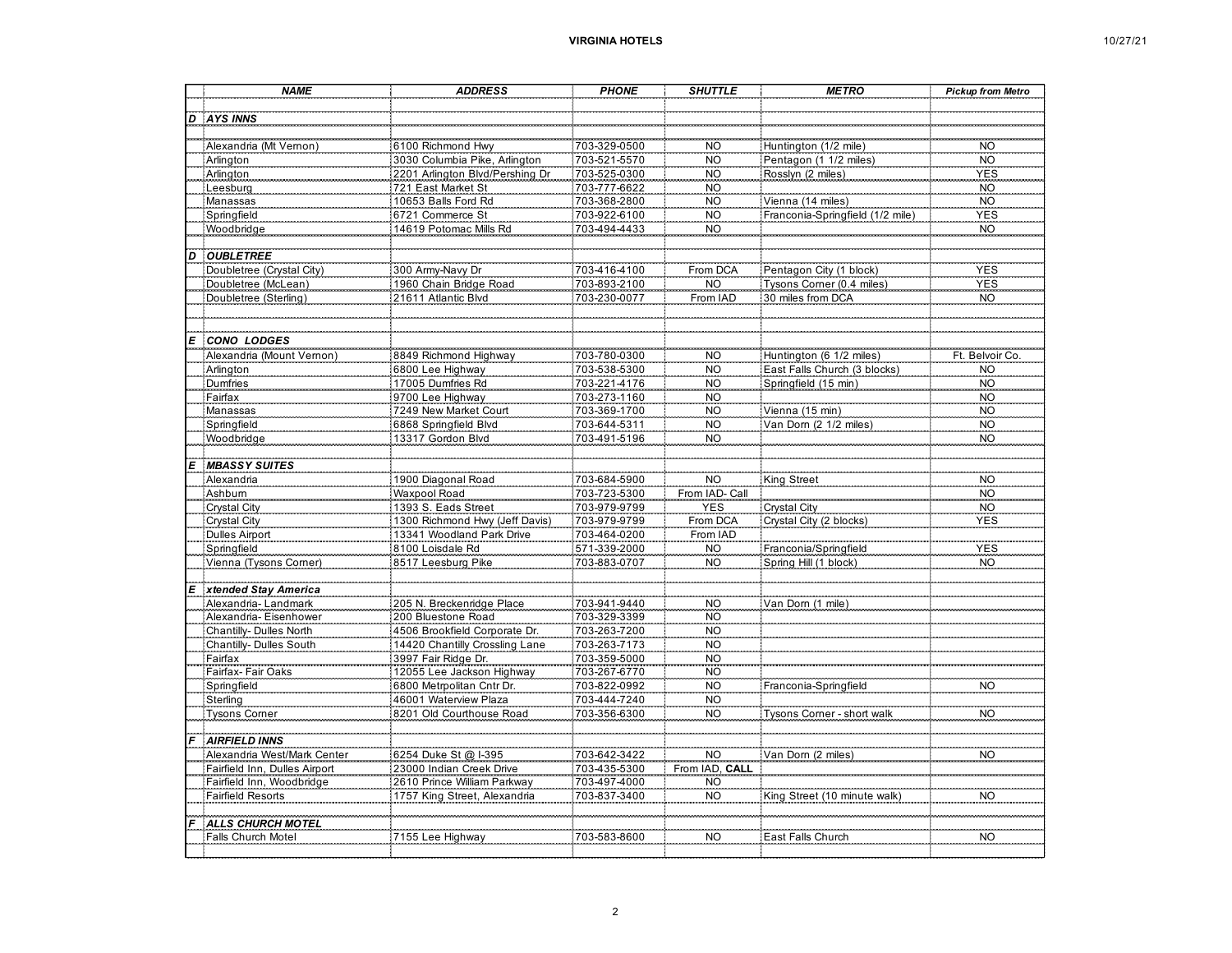| 10/27/21 |  |
|----------|--|
|----------|--|

|                  | <b>NAME</b>                                  | <b>ADDRESS</b>                                       | <b>PHONE</b> | <b>SHUTTLE</b>   | <b>METRO</b>                           | <b>Pickup from Metro</b> |
|------------------|----------------------------------------------|------------------------------------------------------|--------------|------------------|----------------------------------------|--------------------------|
| G                | <b>OVERNOR HOUSE INN</b>                     |                                                      |              |                  |                                        |                          |
|                  | Governor House Inn                           | 6650 Arlington Blvd., Falls Church                   | 703-532-8900 | <b>NO</b>        | East Falls Church                      | <b>NO</b>                |
| G                | <b>LOBAL LUXURY SUITES</b>                   | 220 20th St. S, Arlington                            | 855-202-3003 | NO <sub>1</sub>  | Crystal City (0.2 miles                | NO <sub>1</sub>          |
|                  |                                              |                                                      |              |                  |                                        |                          |
|                  | <b>H</b> AMPTON INNS                         |                                                      |              |                  |                                        |                          |
|                  | Alexandria                                   | 4800 Leesburg Pike                                   | 703-671-4800 | <b>NO</b>        | King St. (4 miles)                     | <b>NO</b>                |
|                  | Alexandria                                   | 1616 King Street                                     | 703-299-9900 | <b>NO</b>        | King St., (2 blocks)                   | <b>NO</b>                |
|                  | Alexandria, Old Town South                   | 5821 Richmond Highway                                | 703-329-1400 | <b>NO</b>        | Huntington (1 1/2 miles)               | <b>YES</b>               |
|                  | Chantilly                                    | 4050 Westfax Drive                                   | 703-818-8200 | From IAD         |                                        |                          |
|                  | Crystal City                                 | 2000 Jeff Davis Highway                              | 703-418-8181 |                  | From DCA, CALL Crystal City (3 blocks) | NO<br>NO                 |
|                  | Fairfax City                                 | 10860 Lee Hiway                                      | 703-385-2600 | <b>NO</b>        | Vienna (3 miles)                       |                          |
|                  | <b>Hemdon</b>                                | 435 Hemdon Parkway                                   | 703-230-1600 | <b>NO</b>        | Wiehle-Reston East                     |                          |
|                  | Manassas                                     | 7295 Williamson Blvd.                                | 703-369-1100 | <b>NO</b>        |                                        |                          |
|                  | Sterling                                     | 46331 McClellan Way                                  | 703-450-9595 | From IAD         |                                        |                          |
|                  | Sterling                                     | 45440 Holiday Drive                                  | 703-471-8300 | From IAD         |                                        | <b>NO</b>                |
|                  | Woodbridge                                   | 1240 Annapolis Way                                   | 703-490-2300 | NO               | Franconia-Springfield (9miles          | <b>NO</b>                |
|                  |                                              |                                                      |              |                  |                                        |                          |
| $\boldsymbol{H}$ | <b>ILTON</b>                                 |                                                      |              |                  |                                        |                          |
|                  | Alexandria of Old Towne                      | 1767 King Street                                     | 703-837-0440 | <b>NO</b>        | King Street (1/2 block)                | <b>NO</b>                |
|                  | Alexandria at Mark Plaza                     | 5000 Seminary Rd, Alexandria                         | 703-845-1010 | From DCA         | King Street (4 miles)                  | <b>NO</b>                |
|                  |                                              | 950 N Stafford St.<br>2399 Richmond Hwy (Jeff Davis) | 703-528-6000 | NO <sub>1</sub>  | Ballston (0 blocks)                    |                          |
|                  | .<br>Arlington<br>.Crystal City/Wash Nat Apt |                                                      | 703-418-6800 | From DCA         | Crystal City (3 blocks)                | NO<br>YES                |
|                  | <b>Dulles</b>                                | 13869 Park Center Road                               | 703-478-2900 | From IAD         |                                        | <b>NO</b>                |
|                  | Garden Inn, Alexandria                       | 1620 Prince St.                                      | 703-302-8300 | N <sub>o</sub>   | King Street (2 blocks)                 | <b>NO</b>                |
|                  | Garden Inn, Arlington                        | 1333 N. Court House Road                             | 703-528-4444 | no               | Court House (I block)                  | <b>NO</b>                |
|                  | Garden Inn, Falls Church                     | 706 West Broad Street                                | 703-237-8700 | no               | East Falls Church                      | <b>YES</b>               |
|                  | Garden Inn, Fairfax                          | 3950 Fair Ridge Dr                                   | 703-385-7774 | no               | Vienna                                 | <b>NO</b>                |
|                  | Garden Inn, Reagan Airport                   | 2020 Richmond Hwy (Jeff Davis)                       | 703-892-1050 | Yes - Call First | Crystal City (1-1/2 blocks)            | <b>NO</b>                |
|                  | Garden Inn, Shirlington                      | 4271 Campbell Ave.                                   | 703-820-0440 | Yes - Call First | Pentagon City (3 miles)                | <b>NO</b>                |
|                  | Garden Inn, Vienna                           | 8301 Boone Blvd.                                     | 703.760.9777 | <b>NO</b>        | Dunn Loring                            | <b>YES-CALI</b>          |
|                  | McLean                                       | 7920 Jones Branch Drive                              | 703-847-5000 | <b>NO</b>        | Tysons Corner 10min walk               | YES - CALL               |
|                  |                                              |                                                      |              |                  |                                        |                          |
| $\boldsymbol{H}$ | <b>ILLWOOD MOTOR CRT</b>                     |                                                      |              |                  |                                        |                          |
|                  | Hillwood Motor Court                         | 6301 Arlington Blvd, Falls Church                    | 703-534-2005 | <b>NO</b>        | East Falls Church (1 1/2 miles)        | <b>NO</b>                |
|                  |                                              |                                                      |              |                  |                                        |                          |
| H                | <b>OLIDAY INNS</b>                           |                                                      |              |                  |                                        |                          |
|                  | Alexandria-Carlyle                           | 2460 Eisenhower Dr.                                  | 703-960-2000 | <b>NO</b>        | Eisenhower (100 yards)                 | YES-8A--8P               |
|                  | Alexandria                                   | 625 1st St                                           | 703-548-6300 | From DCA         | National Airport (2 miles)             | YES (on 1/2 hr)          |
|                  | Arlington (Ballston)                         | 4610 N Fairfax                                       | 703-243-9800 | <b>NO</b>        | Ballston (2 1/2 blocks)                | YES, CALL                |
|                  | Chantilly                                    | 4335 Chantilly Shopping Center                       | 703-815-6060 | <b>NO</b>        |                                        |                          |
|                  | Crystal City                                 | 2650 Richmond Hwy (Jeff Davis)                       | 703-684-7200 | From DCA-CALL    | Crystal City (4 blocks)                | <b>YES</b>               |
|                  | Crowne Plaza (See Crowne Plaza)              |                                                      |              |                  |                                        |                          |
|                  | <b>HOLIDAY INNS CONTINUED</b>                |                                                      |              |                  |                                        |                          |
|                  |                                              |                                                      |              |                  |                                        |                          |
| H                | <b>OLIDAY INNS</b>                           |                                                      |              |                  |                                        |                          |
|                  | <b>Dulles</b>                                | 1000 Sulley Road                                     | 703-471-7411 | From IAD         | Vienna (15 minutes)                    | <b>NO</b>                |
|                  | Fairfax                                      | 3535 Chain Bridge Road                               | 703-591-5500 | <b>NO</b>        | Vienna (1 1/2 miles)                   | <b>NO</b>                |
|                  | Fairfax                                      | 10327 Lee Hwy, Fairfax                               | 703-359-2888 | <b>NO</b>        | Vienna (1-l/2 miles)                   | <b>NO</b>                |
|                  | Fredericksburg                               | Rte 3 and I-95                                       | 540-786-8321 | <b>NO</b>        | Groome or Train                        | <b>NO</b>                |
|                  | Huntington                                   | 6055 Richmond Highway                                | 571-257-9555 | <b>NO</b>        | Huntington - CALL                      | yes - CALL               |
|                  | Leesburg                                     | 1500 E. Market Street                                | 703-771-9200 | From IAD. CALL   |                                        |                          |
|                  | Hemdon                                       | 485 Elden Street                                     | 703-478-9777 | From IAD, CALL   |                                        |                          |
|                  | Manassas                                     | 10424 Balls Ford Road                                | 571-292-5400 | <b>NO</b>        | Vienna (10 miles)                      | <b>NO</b>                |
|                  | Springfield                                  | 6401 Brandon Avenue                                  | 703-644-5555 | <b>NO</b>        | Springfield/Franconia                  | YES, CALL                |
|                  | Woodbridge                                   | 14030 Telegraph Road                                 | 703-576-1600 | <b>NO</b>        | Springfield/Franconia                  | NO.                      |
|                  |                                              |                                                      |              |                  |                                        |                          |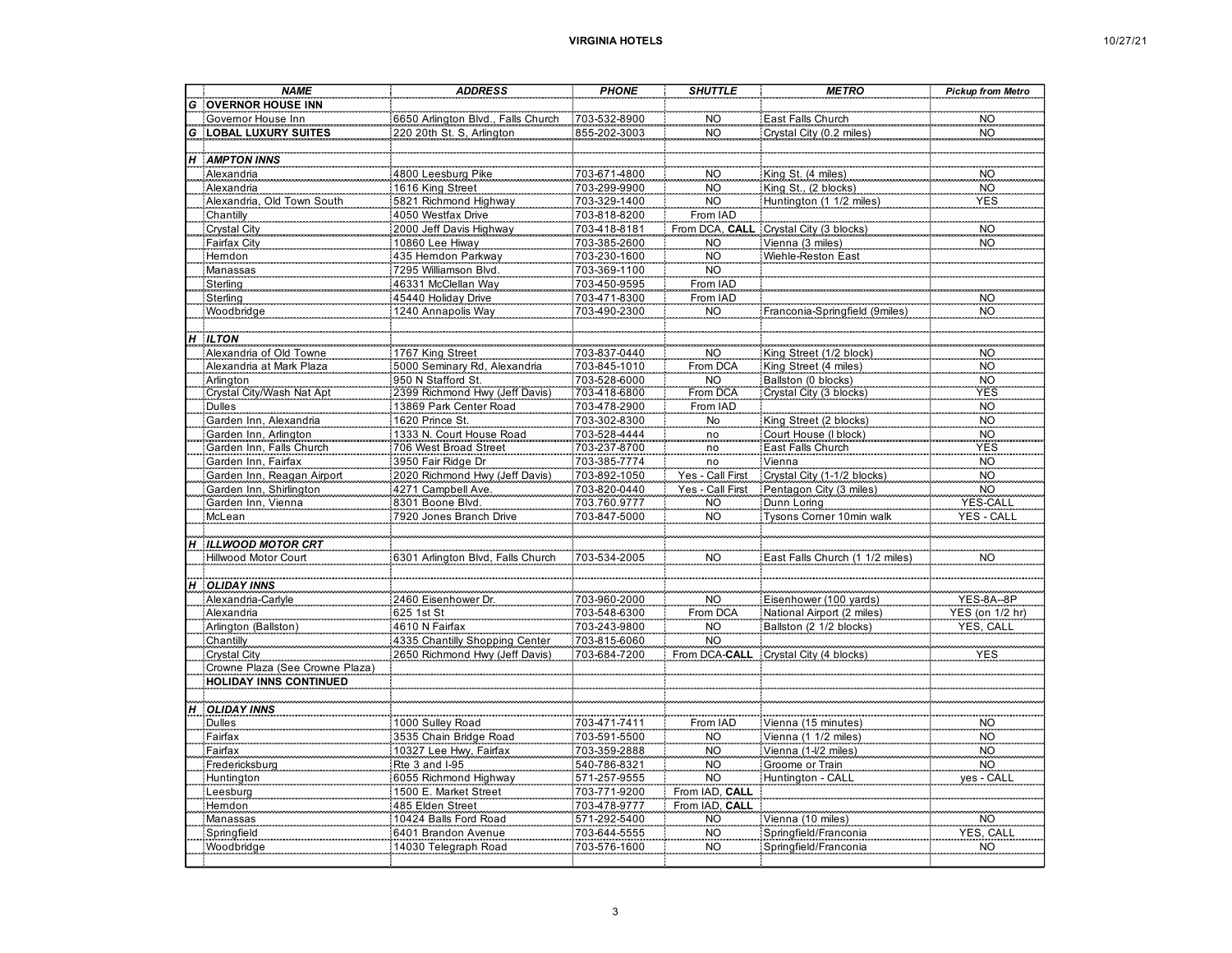| 10/27/21 |  |
|----------|--|
|----------|--|

|                           | <b>NAME</b>                                | <b>ADDRESS</b>                  | <b>PHONE</b>  | <b>SHUTTLE</b>  | <b>METRO</b>                      | <b>Pickup from Metro</b> |
|---------------------------|--------------------------------------------|---------------------------------|---------------|-----------------|-----------------------------------|--------------------------|
|                           |                                            |                                 |               |                 |                                   |                          |
| $\boldsymbol{\mathsf{H}}$ | <b>OMESTEAD VILLAGE</b>                    |                                 |               |                 |                                   |                          |
|                           | Chantilly                                  | 4504 Brookfield Corporate Drive | 703-263-3361  | <b>NO</b>       |                                   |                          |
|                           | <b>Dulles</b>                              | 45360 Catalina Court            | 703-904-7575  | <b>NO</b>       |                                   |                          |
|                           | Fair Oaks                                  | 12104 Monument Drive            | 703-273-3444  | <b>NO</b>       |                                   |                          |
|                           | Merrifield                                 | 8281 Willow Oaks Corp. Drive    | 703-204-0088  | <b>NO</b>       |                                   |                          |
|                           | Reston                                     | 12160 Sunset Hills Road         | 703-707-9700  | <b>NO</b>       | Wiehle - Reston East - taxi       |                          |
|                           |                                            |                                 |               |                 |                                   |                          |
| $\boldsymbol{H}$          | Home Style Inn                             |                                 |               |                 |                                   |                          |
|                           | Home Style Inn                             | 9913 Cockrell Rd, Manassa       | 703) 369-1603 | <b>NO</b>       | NO <sub>.</sub>                   |                          |
|                           |                                            |                                 |               |                 |                                   |                          |
| н                         | omewood Suites Hotels (Hilton)             |                                 |               |                 |                                   |                          |
|                           | Alexandria                                 | 4850 Leesburg Pike              | 703-671-6500  | <b>NO</b>       | King Street (4 miles)             | NO                       |
|                           | Falls Church                               | 8130 Porter Road                | 703-560-6644  | <b>NO</b>       | Dunn Loring (1/2 mile)            | <b>YES CALL FIRST</b>    |
|                           | Hemdon                                     | 2185 Fox Mill Road              | 703-793-1700  | From IAD-CALL   | Vienna (7 miles)                  | $\rm NO$                 |
|                           | Springfield                                | 7010 Old Keene Mill Rd          | 703-866-6045  | <b>NO</b>       | Franconia-Springfield - Call      | <b>YES</b>               |
|                           | Arlington                                  | 1900 N. Quinn Street            | 703-348-2828  | <b>NO</b>       | Rosslyn (0.5 miles)- Call         | YES, CALI                |
|                           |                                            |                                 |               |                 |                                   |                          |
| Н                         | otel Pentagon                              | 2480 South Glebe Rd @ I-395     | 703-979-4400  | YES - CALL      | Pentagon City (3 min)             | YES                      |
|                           |                                            |                                 |               |                 |                                   |                          |
|                           | H YATT HOTELS                              |                                 |               |                 |                                   |                          |
|                           | Arlington/Courthouse Plaza                 | 2401 Wilson Blvd                | 703-243-2494  | <b>NO</b>       | Courthouse (few hundred feet)     | <b>NO</b>                |
|                           | Centric (Old Town Alexandria)              | 1625 King St                    | 703-548-1050  | <b>NO</b>       | King St. (0.2 miles)              | <b>NO</b>                |
|                           | Centric (Rosslyn)                          | 1325 Wilson Blvd                | 703-525-1234  | <b>NO</b>       | Rosslyn (1/2 block)               | <b>NO</b>                |
|                           | Chantilly, Hyatt Place                     | 4994 Westone Plaza-Chantilly    | 703-961-8160  | From IAD-CALL   | Vienna (9 miles)                  | <b>NO</b>                |
|                           | Fairfax                                    | 12777 Fairlakes Circle          | 703-818-1234  | <b>NO</b>       | Vienna (15 min)                   | <b>YES</b>               |
|                           | Hemdon                                     | 13711 Sayward Boulevard         | 571-643-0905  | From IAD-CALL   |                                   |                          |
|                           | <b>Hyatt House</b>                         | 467 Hemdon Pky, Hemdon          | 703-437-5000  |                 | From IAD, CALL Wiehle-Reston East | <b>YES</b>               |
|                           | Merrifield - Hyatt House                   | 8296 Glass Alley, Fairfax       | 571-327-2277  | <b>NO</b>       | Dunn Loring - must call           | <b>YES</b>               |
|                           | Regency (Crystal City)                     | 2799 Richmond Hwy (Jeff Davis)  | 703-418-1234  | From DCA        | Crystal City (7 blocks)           | <b>YES</b>               |
|                           | Regency (Reston)                           | 1800 President St               | 703-709-1234  | From IAD        | Wiehle-Reston East 1.6 miles      | <b>YES</b>               |
|                           | Sterling                                   | 21481 Ridge Top Circle          | 703-444-3909  | From IAD-CALL   |                                   |                          |
|                           | <b>Tysons Corner Center</b>                | 7901 Tysons One PI              | 703-893-1234  | <b>NO</b>       | Tysons Corner (200 yards)         | NO <sub>.</sub>          |
|                           |                                            |                                 |               |                 |                                   |                          |
|                           | Indigo Hotel                               | 220 South Union St, Alexandria  | 703-721-3800  | <b>NO</b>       | King St and King St Free Trolly   | N <sub>O</sub>           |
|                           |                                            |                                 |               |                 |                                   |                          |
|                           | <b>INNS OF VIRGINIA</b>                    |                                 |               |                 |                                   |                          |
|                           | Alexandria                                 | 99 S. Bragg Street              | 703-354-6300  | <b>NO</b>       | Van Dom                           | <b>NO</b>                |
|                           | Arlington                                  | 3335 Lee Highway                | 703-524-9800  | <b>NO</b>       | Rosslyn (2 miles)                 | <b>NO</b>                |
|                           | Falls Church                               | 421 West Broad Street           | 703-533-1100  | <b>NO</b>       | E.Falls Church (5 minutes)        | <b>NO</b>                |
|                           |                                            |                                 |               |                 |                                   |                          |
| $\kappa$                  | <b>EYSTONE MOTEL</b>                       |                                 |               |                 |                                   |                          |
|                           | Keystone Motel                             | 8588 Richmond Hwy, Alexandria   | 703-780-5210  | <b>NO</b>       | Huntington (5 miles)              | <b>NO</b>                |
|                           |                                            |                                 |               |                 |                                   |                          |
|                           | <b>ANDSDOWNE RESORT</b>                    |                                 |               |                 |                                   |                          |
|                           | Landsdowne Resort                          | 44050 Woodbridge Pkwy, Leesbrg  | 703-729-8400  | NO <sub>1</sub> |                                   | <b>NO</b>                |
|                           | <b>LE MÉRIDIEN</b>                         | 1121 N. 19th Street, Arlington  | 703-351-9170  | <b>NO</b>       | Rosslyn (1 block)                 | <b>NO</b>                |
|                           | <b>ORIEN HOTEL &amp; SPA</b>               | 1600 King Street, Alexandria VA | 703.894.3434  | <b>NO</b>       | King Street (1 1/2 blocks)        | <b>NO</b>                |
|                           |                                            |                                 |               |                 |                                   |                          |
|                           | M ARRIOTT HOTELS (Also see Residence Inns) |                                 |               |                 |                                   |                          |
|                           | Alexandria (Courtyard)                     | 2700 Eisenhower Ave             | 703-329-2323  | <b>NO</b>       | Eisenhower (4 blocks)             | <b>YES</b>               |
|                           | Alexandria (Residence Inn)                 | 1456 Duke Street                | 703-548-5474  | <b>NO</b>       | King Street (3 blocks)            | NO <sub>-</sub>          |
|                           | Alexandria (Courtyard)                     | 4641 Kenmore Ave.               | 703-751-4510  | From DCA, CALL  |                                   |                          |
|                           | Alexandrian (formerly Monaco)              | 480 King St. (Old Town)         | 703-549-6080  | <b>YES</b>      | King Street then free trolley     | <b>NO</b>                |
|                           | Alexandria (Springhill Suites)             | 6065 Richmond Highway           | 571-481-4441  | <b>NO</b>       | Huntington                        | Yes-CALI                 |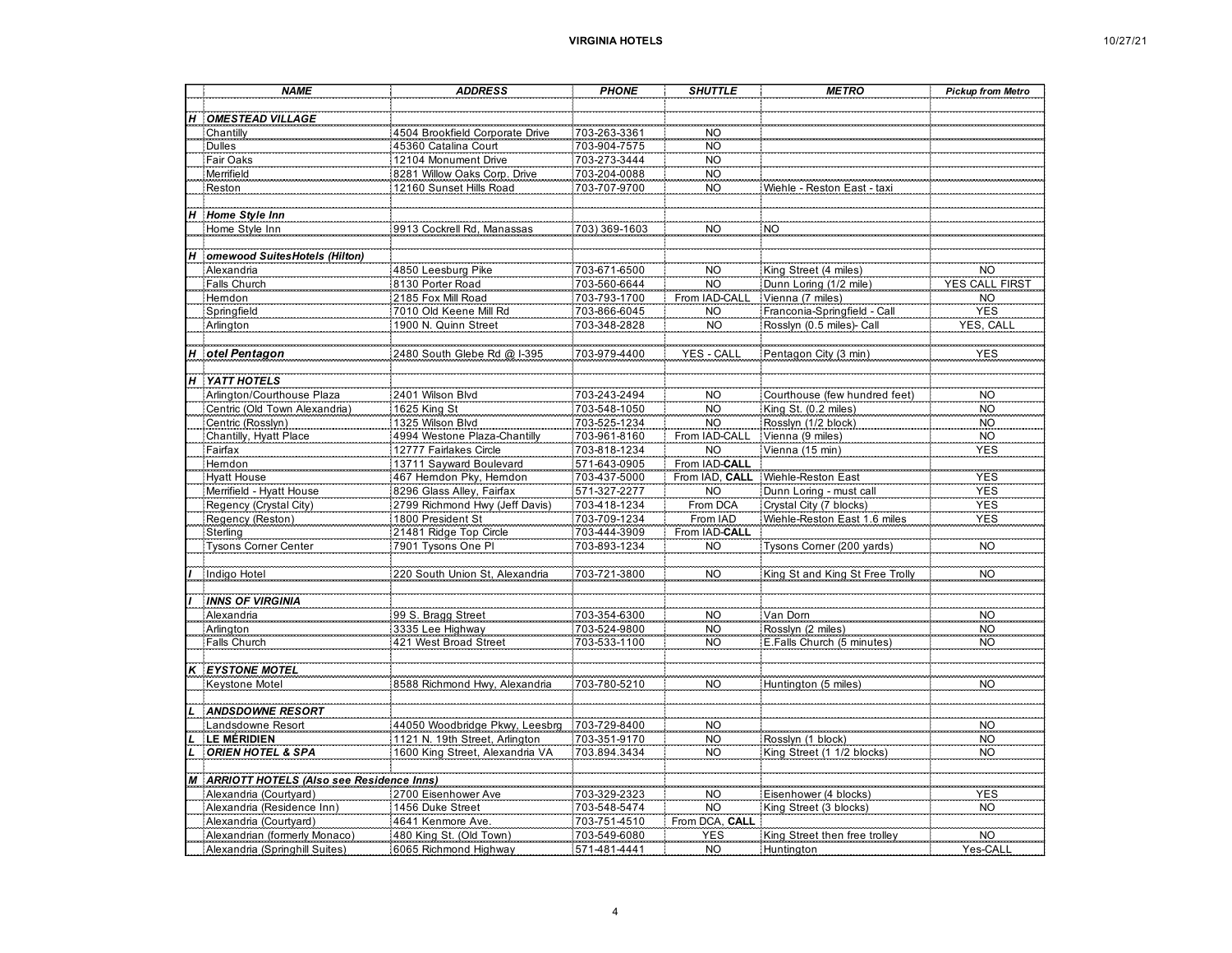|  | 10/27/21 |
|--|----------|
|--|----------|

|                  | <b>NAME</b>                                     | <b>ADDRESS</b>                        | <b>PHONE</b>                 | <b>SHUTTLE</b>         | <b>METRO</b>                        | <b>Pickup from Metro</b> |
|------------------|-------------------------------------------------|---------------------------------------|------------------------------|------------------------|-------------------------------------|--------------------------|
|                  | Arlington (Residence Inn)                       | 650 N. Quincy St                      | 703-310-1999                 | <b>NO</b>              | Ballston (4 blocks)                 |                          |
|                  | Carlyle (Residence Inn)                         | 2345 Mill Road - Alexandria           | 703-549-1155                 | <b>NO</b>              | Eisenhower                          | <b>YES</b>               |
|                  | Crystal City                                    | 1999 Richmond Hwy (Jeff Davis)        | 703-413-5500                 | From DCA               | <b>Crystal City</b>                 | <b>NO</b>                |
|                  | Crystal City (Courtyard)                        | 2899 Richmond Hwy (Jeff Davis)        | 703-549-3434                 | From DCA               | Crystal City                        | <b>YES</b>               |
|                  | Crystal Gateway                                 | 1700 Richmond Hwy (Jeff Davis)        | 703-920-3230                 | From DCA               | Crystal City                        | <b>NO</b>                |
|                  | <b>Dulles Airport</b>                           | 45020 Aviation Drive                  | 703-471-9500                 | From IAD               | Falls Church (35 miles)             | <b>NO</b>                |
|                  | <b>Dulles Airport (Suites)</b>                  | 13101 Worldgate Drive, Herndon        | 703-709-0400                 | From IAD               | Wiehle-Reston East 4 miles          | <b>NO</b>                |
|                  | Dulles Airport S (Courtyard)                    | 3935 Centerview Dr, Chantilly         | 703-709-7100                 | From IAD               | Vienna (8 miles)                    | <b>NO</b>                |
|                  | Dulles Town Center (Courtyd)                    | 45500 Majestic Drive                  | 571-434-6400                 | From IAD, CALI         | Pickup at 2A & 2H                   |                          |
|                  | Fairfield Inn                                   | 3960 Corsair Court                    | 703-435-1111                 | <b>NO</b>              | Vienna (15 min)                     | <b>NO</b>                |
|                  | Fairlakes (Residence Inn)                       | 12815 Fairlakes Parkway               | 703-266-4900                 | <b>NO</b>              | Vienna (3 miles)                    |                          |
|                  | Fairfax (Fair Oaks Mall)                        | 11787 Lee Jackson Highway             | 703-352-2525                 | <b>NO</b>              | Vienna (10 min)                     |                          |
|                  | Fair Oaks (Courtyard)                           | :11220 Lee Jackson Highway            | 703-273-6161                 | <b>NO</b>              | Vienna (10 min)                     | <b>NO</b>                |
|                  | <b>Fairview Park</b>                            | 3111 Fairview Park Drive              | 703-849-9400                 | <b>NO</b>              | Dunn Loring (2 1/2 miles)           | <b>YES</b>               |
|                  | Falls Church (Residence Inn)                    | 8125 Gatehouse Rd., Falls Church      | 703-573-5200                 | <b>NO</b>              | Dunn Loring (1 mile)                | <b>NO</b><br>es-CAL      |
|                  | Hemdon (Courtyard)                              | 533 Hemdon Pkwy                       | 703-478-9400                 | From IAD               |                                     |                          |
|                  | Herndon (Residence Inn)<br>Manassas (Courtyard) | 315 Elden St<br>10701 Battleview Pkwy | 703-435-0044<br>703-335-1300 | <b>NO</b><br><b>NO</b> | Vienna (15 min)<br>Vienna (7 miles) | <b>NO</b><br><b>NO</b>   |
|                  | McLean (Courtyard)                              | 1960-A Chain Bridge Road              | 703-790-0207                 | <b>NO</b>              | Dunn Loring                         | <b>NO</b>                |
|                  | Pentagon (Residence Inn)                        | 550 Army Navy Dr                      | 703-413-6630                 | From DCA-CALL          | Pentagon City                       | <b>YES</b>               |
|                  |                                                 |                                       |                              |                        |                                     |                          |
|                  | Marriott continued.                             |                                       |                              |                        |                                     |                          |
| M                | <b>ARRIOTT HOTELS</b>                           |                                       |                              |                        |                                     |                          |
|                  |                                                 |                                       |                              |                        |                                     |                          |
|                  | Rosslyn (Residence Inn)                         | 1651 N. Oak St., Arlington            | 703-812-8400                 | <b>NO</b>              | Rosslyn (3 blocks)                  | <b>NO</b>                |
|                  | Springfield (Courtyard)                         | 6710 Commerce Street                  | 703-924-7200                 | <b>NO</b>              | Franconia-Springfield (1 mile)      | <b>NO</b>                |
|                  | Springhill Suites- Alexandria SW                | 2950 Eisenhower Ave.                  | 703-317-0013                 | <b>NO</b>              | Eisenhower Ave                      | YES-6A-1030PCall         |
|                  | Springhill Suites - Alexandria                  | 6065 Richmond Hwy                     | 571-481-4441                 | <b>NO</b>              | Huntington - 1.8 miles              | <b>NO</b>                |
|                  | Springhill Suites-Sterling                      | 22595 Shaw Road                       | 703-435-3100                 | From IAD-CALL          |                                     |                          |
|                  | Springhill Suites                               | 138 S.Spring St., Herndon             | 703-435-3100                 | From IAD               |                                     |                          |
|                  | Towne PL.Suites-Chantilly                       | 14036 Thunderbolt Pl.                 | 703-7090453                  | <b>NO</b>              |                                     |                          |
|                  | Towne Pl.SuitesDulles                           | 22744 Holiday Park Drive              | 703-707-2017                 | <b>NO</b>              |                                     |                          |
|                  |                                                 |                                       |                              |                        |                                     |                          |
|                  | Towne PLSuites-Springfield                      | 6245 Brandon Ave                      | 703-569-8060                 | NO <sub>1</sub>        | Franconia-Springfield 10 min drive  | <b>NO</b>                |
|                  | Towne Pl.Suites - Sterling                      | 21123 Whitfield Place                 | 703-421-1090                 | <b>NO</b>              |                                     |                          |
|                  | Tysons Corner (Residence Inn)                   | 8616 Westwood Center Dr.              | 703-893-0120                 | <b>NO</b>              | Spring Hill 3 blocks                | <b>YES</b>               |
|                  | <b>Tysons Comer</b>                             | 8028 Leesburg Pike, Vienna            | 703-734-3200                 | <b>NO</b>              | <b>Tysons Comer</b>                 | <b>YES</b>               |
|                  | Vienna (Courtyard)                              | 2722 Gallows Road                     | 703-573-9555                 | <b>NO</b>              | Dunn Loring (1 block)               | <b>NO</b>                |
|                  | Westfields Conf Center                          | :14750 Conf Cntr Dr, Chantilly        | 703-818-0300                 | From IAD               |                                     |                          |
|                  |                                                 |                                       |                              |                        |                                     |                          |
|                  | <b>MONACO HOTEL (See The Alexandrian)</b>       |                                       |                              |                        |                                     |                          |
|                  | <b>MORRISON HOUSE</b>                           | 116 South Alfred, Alexandria          | 703-838-8000                 | Yes-                   | King Street (8 blocks)              | <b>NO</b>                |
|                  |                                                 |                                       |                              | Call Alexandrian       |                                     |                          |
| $\overline{M}$   | OTEL 6                                          | 6868 Springfield Blvd-Springfield     | 703-644-5311                 | <b>NO</b>              | Franconia-Springfield (2 mi.)       | NO <sub>1</sub>          |
|                  |                                                 |                                       |                              |                        |                                     |                          |
| $\boldsymbol{N}$ | ATIONAL CONFERENCE CENTER                       |                                       |                              |                        |                                     | NO <sub>1</sub>          |
|                  | Leesburg<br><b>ORRIS HOUSE INN</b>              | 18980 Upper Belmont Place             | 703-729-8000                 | From Dulles            | Directions on website               |                          |
| $\boldsymbol{N}$ | Norris House Inn                                | 108 Loudon St, SW, Leesburg           | 703-777-1806                 | <b>NO</b>              |                                     | <b>NO</b>                |
|                  |                                                 |                                       |                              |                        |                                     |                          |
| $\boldsymbol{o}$ | AKWOOD Crystal City                             | 400 15th St. S                        | 703-929-9920                 | <b>NO</b>              | Crystal City (0.3 miles)            | <b>NO</b>                |
| $\boldsymbol{o}$ | LD COLONY INN - CLOSED                          | 1101 N. Washington St.<br>Alexandria  |                              |                        |                                     |                          |
| 0                | LD TOWN HOTEL                                   |                                       |                              |                        |                                     |                          |
|                  |                                                 |                                       |                              |                        |                                     |                          |
| $\boldsymbol{o}$ | <b>LDE TOWN INN</b>                             |                                       |                              |                        |                                     |                          |
|                  | Olde Town Inn                                   | 9403 Main St, Manassas                | 703-368-9191                 | <b>NO</b>              | Vienna (11 miles)                   | <b>NO</b>                |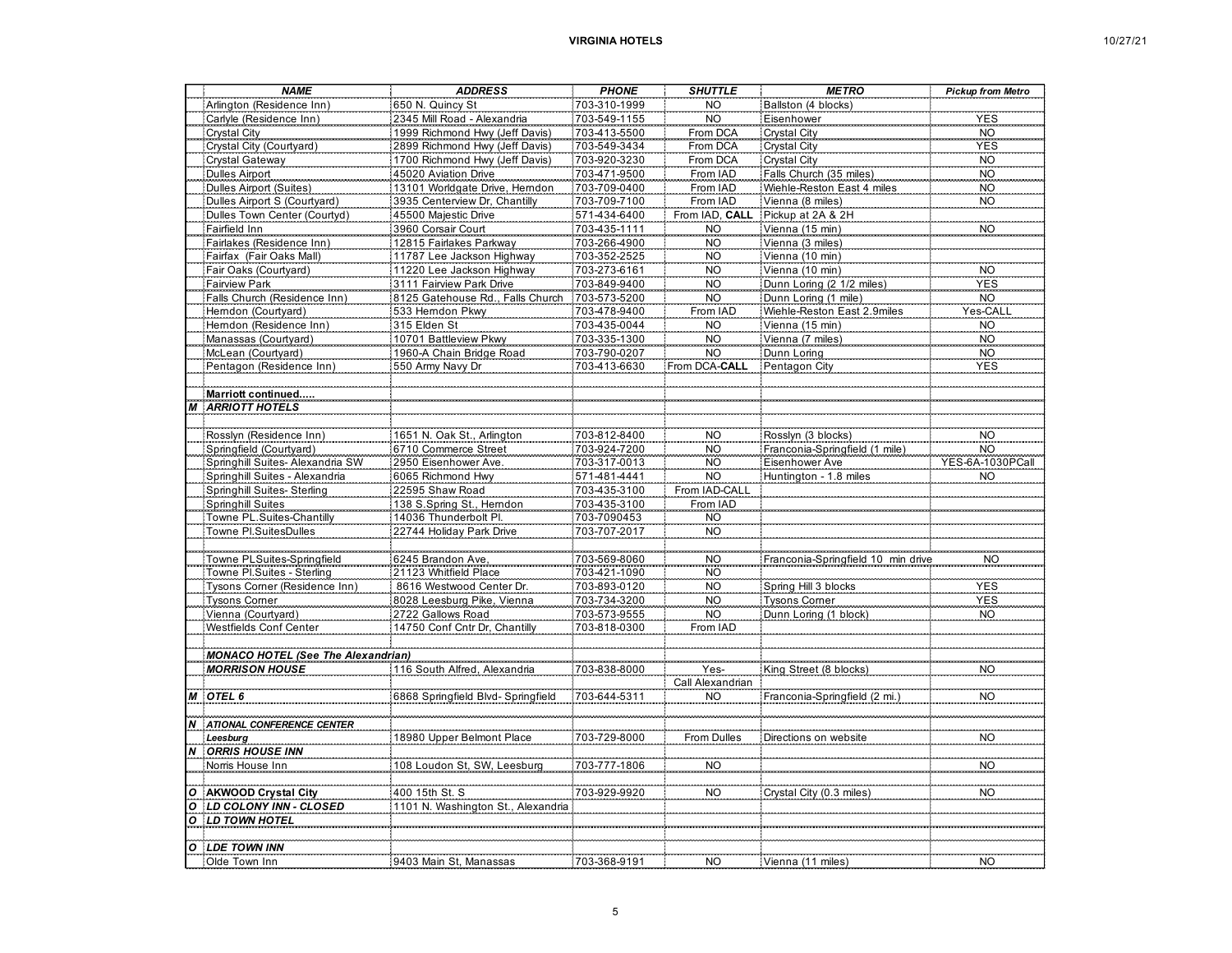|  | 10/27/2 |  | 1 |
|--|---------|--|---|
|--|---------|--|---|

|                  | <b>NAME</b>                                                    | <b>ADDRESS</b>                                             | <b>PHONE</b>                 | <b>SHUTTLE</b>                                                      | <b>METRO</b>                             | <b>Pickup from Metro</b> |
|------------------|----------------------------------------------------------------|------------------------------------------------------------|------------------------------|---------------------------------------------------------------------|------------------------------------------|--------------------------|
|                  |                                                                |                                                            |                              |                                                                     |                                          |                          |
| $\boldsymbol{P}$ | PALOMAR HOTEL (NOW "Le Méridien")                              |                                                            |                              |                                                                     |                                          |                          |
| Q                | <b>QUALITY (INN) HOTELS</b>                                    |                                                            |                              |                                                                     |                                          |                          |
|                  | Alexandria (Mt Vernon)                                         | 7212 Richmond Highway                                      | 703-765-9000                 | <b>NO</b>                                                           | Huntington (3 miles)                     | NO                       |
|                  | Arlington Courthouse (Now Clarion)                             | 1200 N Court House Rd                                      | 703-524-4000                 | <b>NO</b>                                                           | Court House (3 1/2 blocks)               | <b>YES</b>               |
|                  | Falls Church (Governor)                                        | 6650 Arlington Blvd                                        | 703-532-8900                 | <b>NO</b>                                                           | East Falls Church (3 miles)              | <b>NO</b>                |
|                  | Fort Belvoir                                                   | 8849 Richmond Hwy                                          | 703-780-0300                 | <b>NO</b>                                                           | Huntington (7 miles)                     | <b>NO</b>                |
|                  | Manassas                                                       | 10653 Balls Ford Road                                      | 703-368-2800                 | <b>NO</b>                                                           | Vienna (20 min)                          | NO.                      |
|                  | U.S. Inn                                                       | 4202 Inn St, Quantico                                      | 703-221-1115                 | $_{\rm NO}$                                                         |                                          | $\rm NO$                 |
|                  | Woodbridge                                                     | 1109 Homer Rd                                              | 703-494-0300                 | <b>NO</b>                                                           | Van Dom (15 min)                         | NO <sub>1</sub>          |
| R                | <b>ADISSON HOTELS</b>                                          |                                                            |                              |                                                                     |                                          |                          |
|                  | Country Inn & Suites                                           | 45620 Falke Plaza                                          | 703-435-2700                 | From IAD                                                            |                                          |                          |
|                  | Crystal City (Now Hilton Garden Inn)                           |                                                            |                              |                                                                     |                                          |                          |
|                  |                                                                |                                                            |                              |                                                                     |                                          |                          |
| $\boldsymbol{R}$ | <b>AMADA</b>                                                   |                                                            |                              |                                                                     |                                          |                          |
|                  | Manassas<br>Quantico                                           | 10820 Balls Ford Road                                      | 703-361-0221                 | <b>NO</b>                                                           | Vienna (11 miles)                        | <b>NO</b>                |
|                  | $R$ ED LION                                                    | 4316 Inn St<br>1501 Arlington Blvd                         | 703-221-1181<br>703-524-5000 | DCA-24 hr notice<br><b>NO</b>                                       | Huntington<br>Rosslyn (3 blocks)         | NO<br><b>NO</b>          |
|                  |                                                                |                                                            |                              |                                                                     |                                          |                          |
|                  | <b>R</b> ED ROOF INN                                           |                                                            |                              |                                                                     |                                          |                          |
|                  | Alexandria                                                     | 5975 Richmond Hwy, Alexandria                              | 703-960-5200                 | <b>NO</b>                                                           | Huntington (1 mile)                      | <b>NO</b>                |
|                  | Manassas                                                       | :10610 Automotive Dr                                       | 703-335-9333                 | <b>NO</b>                                                           |                                          |                          |
| $\boldsymbol{R}$ | elax Inn                                                       | 5963 Richmond Hwy, Alexandria                              | 703.329.1800                 | <b>NO</b>                                                           | Huntington (1/2 mile)                    | <b>NO</b>                |
| $\boldsymbol{R}$ | <b>ENAISSANCE ARLINGTON CAPITOL TON CAPITOL VIEW</b>           |                                                            |                              | *** ride the Marriott Crystal Gateway Shuttle Bus on the South Loop |                                          |                          |
|                  | Arlington-Capitol View                                         | 2800 So. Potomac Ave., Arlington                           | 703-413-1300                 | YES-Marriott bus Crystal City                                       |                                          | <b>YES</b>               |
| $\overline{R}$   | <b>ESIDENCE INNS (Also see Marriott Hotels)</b>                |                                                            |                              |                                                                     |                                          |                          |
|                  | Residence Inn, Alexandria                                      | 1456 Duke Street                                           | 703-548-5474                 | <b>NO</b>                                                           | King Street (3 blocks)                   | NO <sub>.</sub>          |
|                  | Residence Inn, Arlington                                       | 650 N. Quincy St                                           | 703-310-1999                 | <b>NO</b>                                                           | Ballston (4 blocks)                      | YES                      |
|                  | Residence Inn-Arlington Capitol View 2850 So. Potomac Ave.     |                                                            | 703-415-1300                 | From DCA                                                            | <b>Crystal City</b>                      |                          |
|                  | Residence Inn, Court House                                     | 1401 N. Adams, Arlington                                   | 703-312-2100                 | <b>NO</b>                                                           | Court House (2 blocks)                   | <b>NO</b>                |
|                  | Residence Inn, Carlyle                                         | :2345 Mill Road, Alexandria                                | 703-549-1155                 | <b>NO</b>                                                           | Eisenhower                               | <b>YES-CAL</b>           |
|                  | Residence Inn Fairfax City                                     | 3565 Chain Bridge Road                                     | 703-267-2525<br>703-266-4900 | <b>NO</b>                                                           | Vienna (3 miles)                         | NO <sub>1</sub>          |
|                  | Residence Inn, FairLakes<br>Residence Inn, Falls Church        | 12815 Fairlakes Parkway<br>8125 Gatehouse Rd, Falls Church | 703-573-5200                 | NO <sub>1</sub><br><b>NO</b>                                        | Vienna (3 miles)<br>Dunn Loring (1 mile) | <b>NO</b>                |
|                  | Residence Inn, Hemdon                                          | 315 Elden St                                               | 703-435-0044                 | <b>NO</b>                                                           | Vienna (15 min)                          | <b>NO</b>                |
|                  | Residence Inn, Rosslyn                                         | 1651 N. Oak St., Arlington                                 | 703-812-8400                 | <b>NO</b>                                                           | Rosslyn (3 blocks)                       | <b>NO</b>                |
|                  | Residence Inn, Tysons Crnr                                     | 8616 Westwood Center Dr.                                   | 703-893-0120                 | <b>NO</b>                                                           | Spring Hill 3 block walk                 | YES                      |
|                  | Residence Inn, Vienna                                          | 8400 Old Court House Road                                  | 703-917-0800                 | <b>NO</b>                                                           | Tysons Corner 1/2 mile                   | YES M-F 9p               |
|                  | <b>ITZ CARLTONS</b>                                            |                                                            |                              |                                                                     |                                          |                          |
|                  | <b>Ritz Carlton</b>                                            | 1250 S. Hayes St, Pentagon City                            | 703-415-5000                 | NO <sub>.</sub>                                                     | Pentagon City (2 min)                    | $\sf NO$                 |
|                  | <b>Ritz Carlton</b>                                            | 1700 Tyson Blvd, McLean                                    | 703-506-4300                 | <b>NO</b>                                                           | <b>Tysons Comer</b>                      | <b>YES</b>               |
|                  |                                                                |                                                            |                              |                                                                     |                                          |                          |
|                  | <b>HERATONS</b>                                                |                                                            |                              |                                                                     |                                          |                          |
|                  | Crystal City - see Westin                                      |                                                            |                              |                                                                     |                                          |                          |
|                  | Arlington (Pentagon City)                                      | 900 South Orme St                                          | 703-521-1900                 | From DCA                                                            | Pentagon City (5 min drive)              | YES                      |
|                  | Four Points - NOW COMFORT INN<br>International Center (Reston) | 11810 Sunrise Valley Dr                                    |                              | From IAD                                                            |                                          |                          |
|                  | Sheraton Suites (Alexandria)                                   | 801 N St Asaphs St                                         | 703-620-9000<br>703-836-4700 | From DCA                                                            | Braddock Dr (6 blocks)                   | $\rm NO$<br><b>NO</b>    |
|                  | Tysons Corner (Premiere)                                       | 8661 Leesburg Pike                                         | 703-448-1234                 | From IAD                                                            | Spring Hill 1-1/2 block                  | <b>NO</b>                |
|                  |                                                                |                                                            |                              |                                                                     |                                          |                          |
| S                | <b>ONESTA</b>                                                  |                                                            |                              |                                                                     |                                          |                          |
|                  | Sonesta Select Arlington                                       | 1533 Clarendon Blvd                                        | 703-528-2222                 | <b>NO</b>                                                           | Rosslyn (2 1/2 blocks)                   | <b>NO</b>                |
|                  | SonSimply Suites Falls Chuch                                   | 205 Hillwood Ave., Falls Church                            | 703-237-6172                 | <b>NO</b>                                                           | E Falls Church (1 mile)                  | <b>NO</b>                |
|                  |                                                                |                                                            |                              |                                                                     |                                          |                          |
| $\mathbf{s}$     | <b>PRINGFIELD TOWNE PLACE SUITES</b>                           |                                                            |                              |                                                                     |                                          |                          |